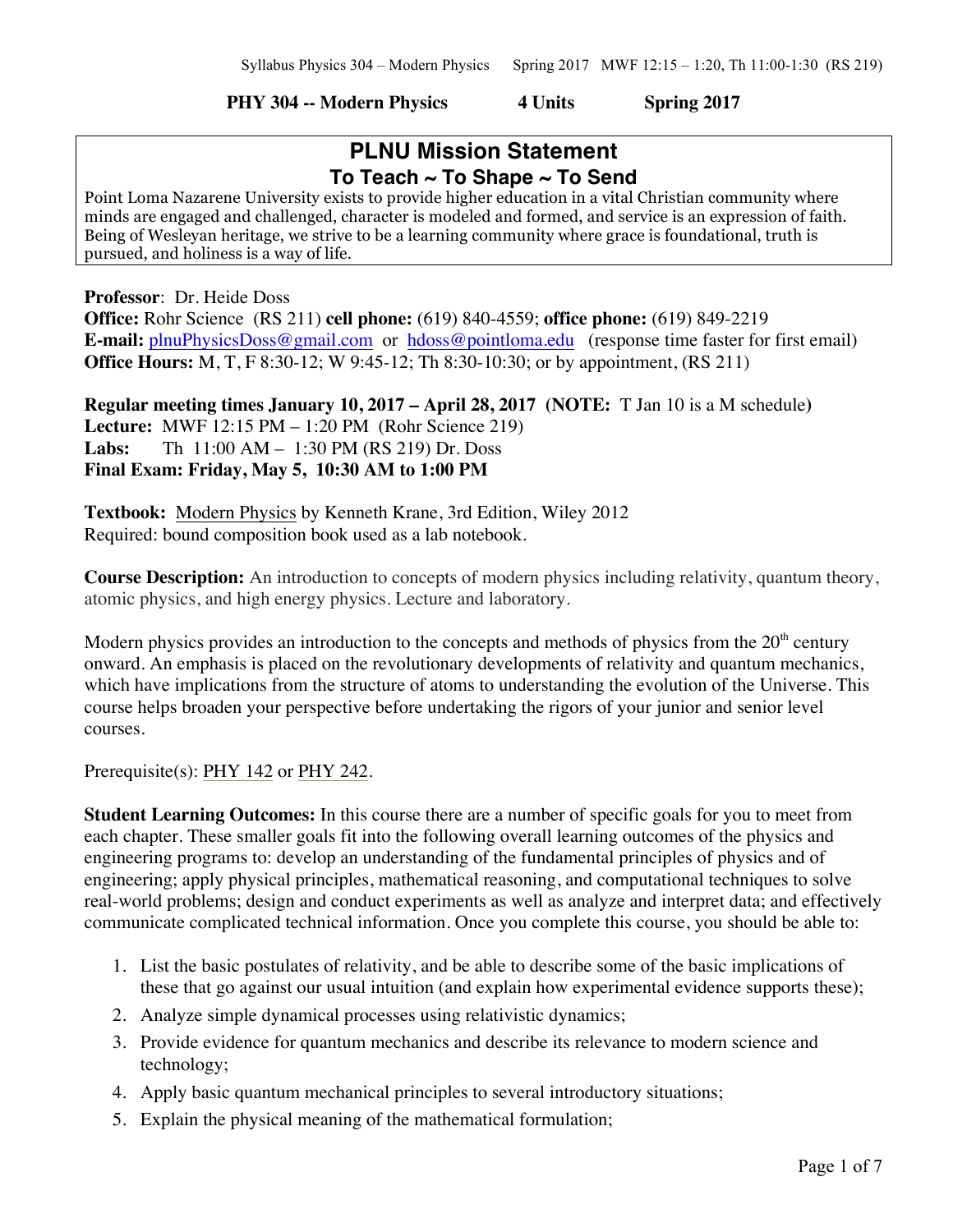- 6. Articulate the big ideas from each section;
- 7. Justify and explain your thinking and approach to a problem or physical situation; and
- 8. Sketch and interpret relevant diagrams (such as energy level diagrams or sketches of wavefunctions.)

**Labs:** Weekly lab meetings will provide you the opportunity for hands-on experience of topics from class and important experiments in modern physics. You will be developing a lab technique, furthering your understanding and operation of lab equipment, applying data analysis techniques, and learning to better communicate findings. Labs will be preformed in pairs, with each individual submitting their own lab report. Labs are 25% of your total grade.

**Pre-class Assignments:** Each day of class there will be three questions to answer electronically. These will be due by 9:00 AM the day of class. Your responses to the pre-class questions are graded as follows:  $2 =$  demonstrates reading of material and thinking about material; 1 = room for improvement; 0 = unsatisfactory. Pre-class comprises 5% of your grade.

**Homework:** Problems will be assigned throughout the course, and is essential to your learning the material. Problems in this course are largely analytic but will be complemented by computational methods. Problems should be worked neatly in clear logical steps. Solutions should be clear enough that one of your peers could easily follow what you did if they had not worked the problem before. Homework comprises 10% of your grade. HW sets are due at the beginning of class and will not be accepted late. Classwork cannot be made up.

**Collaboration:** Scientists and engineers collaborate, and I expect and encourage you to collaborate with your peers while working on homework and labs, however your work should be your own. The guideline is that you should have no trouble explaining or repeating the work you turn in. No homework solutions should look identical.

Late Work: Late work will not be accepted unless there is a documented emergency. Assignments are due as noted on the syllabus, in class, and on Canvas. Incompletes are only assigned in extremely unusual circumstances.

#### *You must take ALL the exams and the final in order to pass the class***.**

**Exams:** There will be four in-class exams during the semester, each worth 10% of your grade. Exams make a total of 40% of your grade. You must take all exams to pass the course.

**Missed Exam Policy:** No make-up exams are allowed except for warranted circumstances. Arrangements must be made with me as soon as possible.

**Final Exam - Date and Time:** The final exam date and time is set by the university at the beginning of the semester and may not be changed by the instructor. This schedule can be found on the university website and in the course calendar. No requests for early examinations will be approved. Only in the case that a student is required to take three exams during the same day of finals week, is an instructor authorized to consider changing the exam date and time for that particular student.

The final is set for **Friday, May 5, 2017 at 10:30 AM to 1:00 PM.** Successful completion of this class requires taking the final examination **on its scheduled day**. The final examination schedule is posted on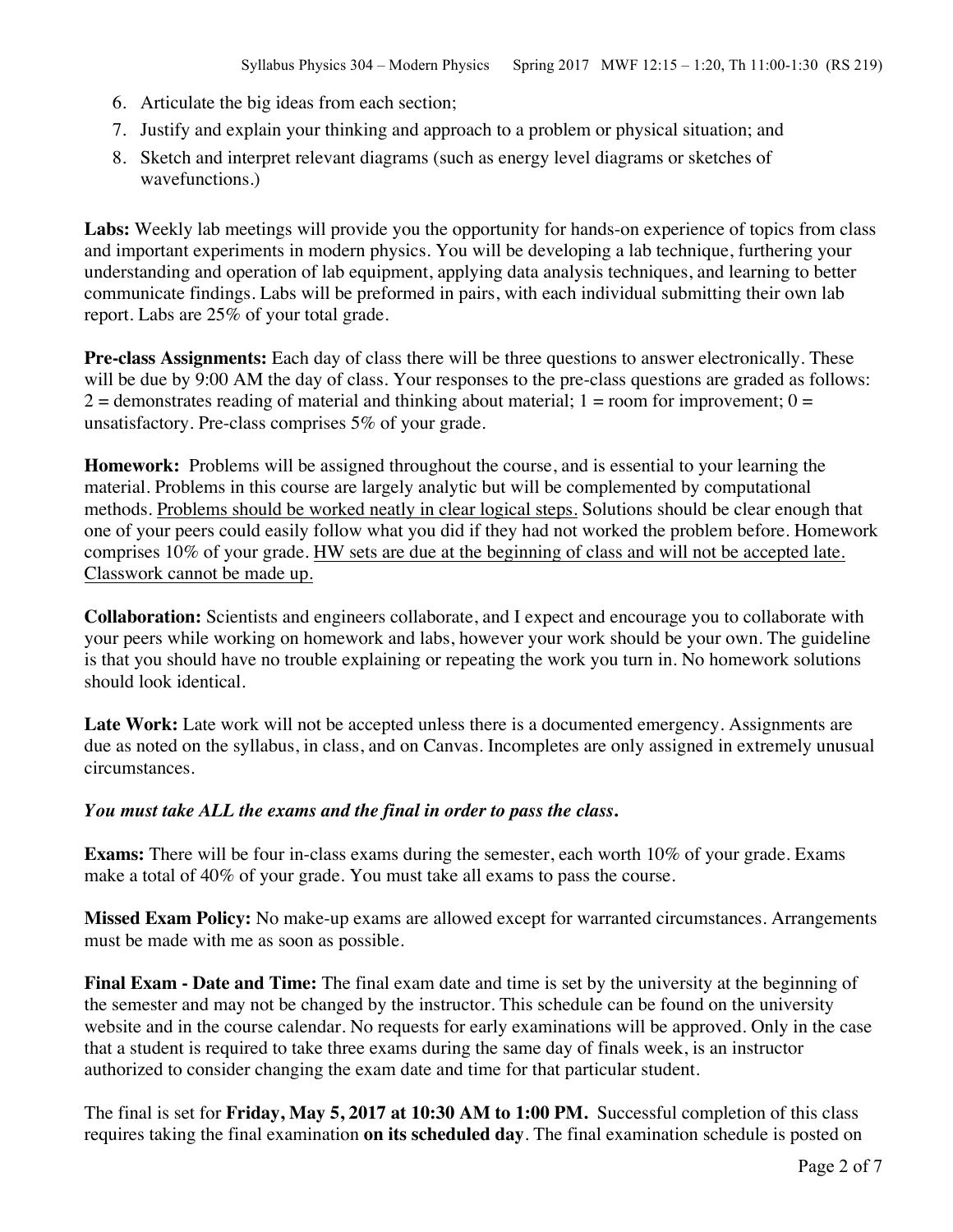the Class Schedules site. **No requests for early examinations or alternative days will be approved**. The final exam is worth 20% of your grade.

**Course Grade:** The points you receive during the course are weighted accordingly:

| <b>Component</b> | Weight                    |
|------------------|---------------------------|
| Pre-Class        | 5%                        |
| Homework         | 10%                       |
| Lab              | 25%                       |
| Tests $(4)$      | 40%<br>(equally weighted) |
| Final Exam       | 20%                       |

The grade you earn in this course is based on the following scale:

| A       | A-       | $B+$     | B                        | $B-$     |         | $\mathcal{C}$ |          |          |          |          |
|---------|----------|----------|--------------------------|----------|---------|---------------|----------|----------|----------|----------|
| $S \ge$ | 91.5     | 89.5     | 86.5                     | 81.5     | 79.5    | 76.5          | 71.5     | 69.5     | 66.5     | 61.5     |
| 91.5    | $>S\geq$ | $>S\geq$ | $\left  \right  > S \ge$ | $>S\geq$ | $>S\ge$ | $>S\geq$      | $>S\geq$ | $>S\geq$ | $>S\geq$ | $>S\geq$ |
|         | 89.5     | 86.5     | 81.5                     | 79.5     | 76.5    | 71.5          | 69.5     | 66.5     | 61.5     | 59.5     |

## **Department Mission:**

The Physics and Engineering Department at PLNU provides strong programs of study in the fields of Physics and Engineering. Our students are well prepared for graduate studies and careers in scientific and engineering fields. We emphasize a collaborative learning environment, which allows students to thrive academically, build personal confidence, and develop interpersonal skills. We provide a Christian environment for students to learn values and judgment, and pursue integration of modern scientific knowledge and Christian faith.

## **PLNU Attendance and Participation Policy:**

Attendance is expected at each class session. In the event of an absence you are responsible for the material covered in class and the assignments given that day.

Regular and punctual attendance at all classes is considered essential to optimum academic achievement. If the student is absent from more than 10 percent of class meetings, the faculty member can file a written report, which may result in de-enrollment. If the absences exceed 20 percent, the student may be deenrolled without notice until the university drop date or, after that date, receive the appropriate grade for their work and participation. See

http://catalog.pointloma.edu/content.php?catoid=24&navoid=1581#Class\_Attendance in the Undergraduate Academic Catalog.

## **Class Enrollment:**

It is the student's responsibility to maintain his/her class schedule. Should the need arise to drop this course (personal emergencies, poor performance, etc.), the student has the responsibility to follow through (provided the drop date meets the stated calendar deadline established by the university), not the instructor. Simply ceasing to attend this course or failing to follow through to arrange for a change of registration (drop/add) may easily result in a grade of F on the official transcript.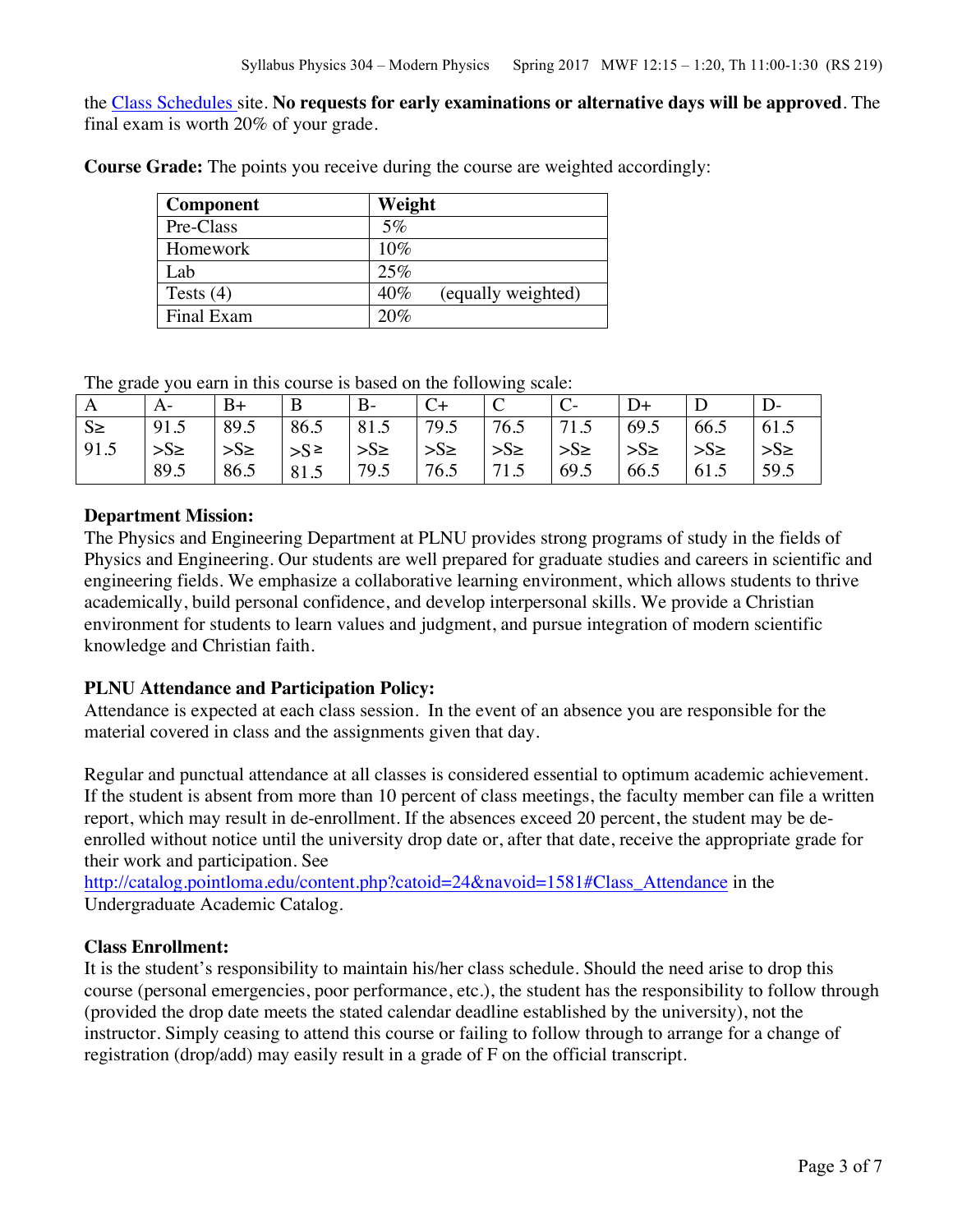#### **Academic Accommodations:**

If you have a diagnosed disability, please contact PLNU's Disability Resource Center (DRC) within the first two weeks of class to demonstrate need and to register for accommodation by phone at 619-849-2486 or by e-mail at DRC@pointloma.edu. See Disability Resource Center for additional information. For more details see the PLNU catalog:

http://catalog.pointloma.edu/content.php?catoid=24&navoid=1581#Academic\_Accommodations

Students with learning disabilities who may need accommodations should discuss options with the instructor during the first two weeks of class.

#### **Credit Hour:**

In the interest of providing sufficient time to accomplish the stated course learning outcomes, this class meets the PLNU credit hour policy for any 4 unit class delivered over 15 weeks. Specific details about how the class meets the credit hour requirements can be provided upon request.

#### **Copyright Protected Materials:**

Point Loma Nazarene University, as a non-profit educational institution, is entitled by law to use materials protected by the US Copyright Act for classroom education. Any use of those materials outside the class may violate the law.

#### **PLNU Academic Honesty Policy:**

Students should demonstrate academic honesty by doing original work and by giving appropriate credit to the ideas of others. Academic dishonesty is the act of presenting information, ideas, and/or concepts as one's own when in reality they are the results of another person's creativity and effort. A faculty member who believes a situation involving academic dishonesty has been detected may assign a failing grade for that assignment or examination, or, depending on the seriousness of the offense, for the course. Faculty should follow and students may appeal using the procedure in the university Catalog. See http://catalog.pointloma.edu/content.php?catoid=24&navoid=1581#Academic\_Honesty for definitions of kinds of academic dishonesty and for further policy information.

**FERPA Policy:** In compliance with federal law, neither PLNU student ID nor social security number should be used in publicly posted grades or returned sets of assignments without student written permission. This class will meet the federal requirements by distributing grades and papers individually. Also, in compliance with FERPA, you will be the only person given information about your progress in this class unless you have designated others to receive it in the "Information Release" section of the student portal. See Policy Statements in the undergrad academic catalog.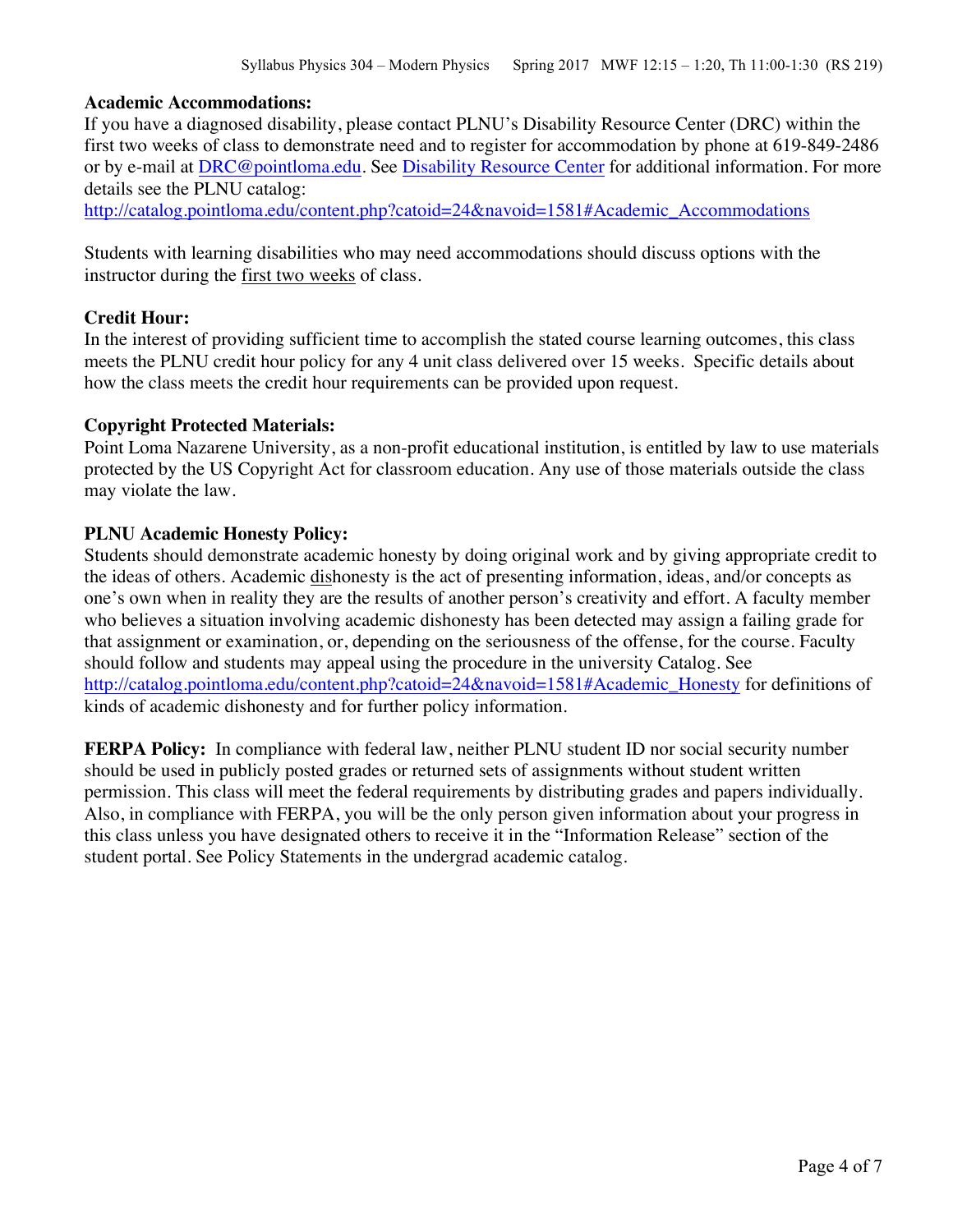## **Tentative Syllabus – subject to updates**

## **Note: time spent outside of class should be between 2 and 3 hours per credit hour per week.**

Pre-class assignments on Canvas by 9:00 AM, unless otherwise noted; HW due every Friday at 12:15 PM

| <b>Date</b>          | <b>Topics and Readings</b>        | <b>Assignments</b>           | $Labs$ (Th)              |
|----------------------|-----------------------------------|------------------------------|--------------------------|
| 1/10/17              | Intro; Classical Physics and its  | pre-class1                   |                          |
| $T = M$              | limitations Ch 1.1-1.4            | (due $1/11/2016 - 10$ pm)    |                          |
| schedule             |                                   |                              |                          |
| 1/11/17              | Intro; Classical Physics and its  | pre-class 2 due              | Th 1/12/17               |
| W                    | limitations Ch 1.1-1.4            |                              | Lab 1: Intro to Lab,     |
|                      | Special Relativity Ch 2.1-2.2     |                              | Working with data        |
|                      |                                   |                              | Uncertainty.             |
| 1/13/17<br>${\bf F}$ | Special Relativity Ch 2.3-2.4     | pre-class 3 due<br>HW 1 due  |                          |
| 1/16/17              | No Classes $-$                    |                              |                          |
| M                    | <b>Martin Luther King Day</b>     |                              |                          |
| 1/18/17              | Special Relativity Ch 2.5-2.6     | pre-class 4 due              | Th 1/19/17               |
| W                    | Group Work: Special Relativity    |                              | Lab 2: Intro to LaTeX    |
|                      | Exercise                          |                              | Intro to Lab Write-Ups,  |
|                      |                                   |                              | Michelson Morley         |
| 1/20/16              | Special Relativity Ch 2.7-2.9     | $\overline{pre-class 5}$ due |                          |
| $\mathbf{F}$         |                                   | HW 2 due                     |                          |
| 1/23/17              | Ch 3.1-3.3                        | pre-class 6                  |                          |
| M                    |                                   |                              |                          |
| 1/25/17              | Particle like properties of EM    | pre-class 7 due              | Th 1/26/17               |
| W                    | radiation Ch 3.1-3.3              |                              | Lab 3: Lab Write-Ups,    |
|                      |                                   |                              | Michelson Morley         |
| 1/27/17              | Particle like properties of EM    | pre-class 8 due              |                          |
| $\mathbf{F}$         | radiation Ch 3.4-3.6              | HW 3 due                     |                          |
| 1/30/17              | Wavelike properties of particles  | pre-class 9 due              |                          |
| M                    | $Ch 4.1 - 4.2$                    |                              |                          |
| 2/1/17               | Wavelike properties of particles  | pre-class 10 due             | Th 2/2/17                |
| W                    | Ch 4.3-4.4                        |                              | Lab 4: Michelson Morley  |
| 2/3/17               | Wavelike properties of particles  | pre-class 11 due             |                          |
| ${\bf F}$            | Ch 4.5-4.7                        | HW 4 due                     |                          |
| 2/6/17               | Review and catch up               | pre-class 12 due             |                          |
| M                    | --de Broglie worksheet?           |                              |                          |
| 2/8/17               | Exam 1 (Chapters 2-4)             | pre-class 13 due             | Th 2/9/17                |
| W                    |                                   | (review)                     | Lab 5: Lab Rotations     |
|                      |                                   |                              | (see end of syllabus for |
|                      |                                   |                              | details)                 |
| 2/10/17              | Schrödinger's Equation Ch 5.1-5.3 | pre-class 14 due             |                          |
| F                    |                                   | HW 5 due                     |                          |
| 2/13/17              | Schrödinger's Equation Ch 5.4     | pre-class 15 due             |                          |
| M                    |                                   |                              |                          |
| 2/15/17              | Schrödinger's Equation Ch 5.5-5.6 | Pre-class 16 due             | Th 2/16/17               |
| W                    | --Schrödinger Worksheet?          |                              | Lab 6: Lab Rotations     |
|                      |                                   |                              |                          |
|                      |                                   |                              |                          |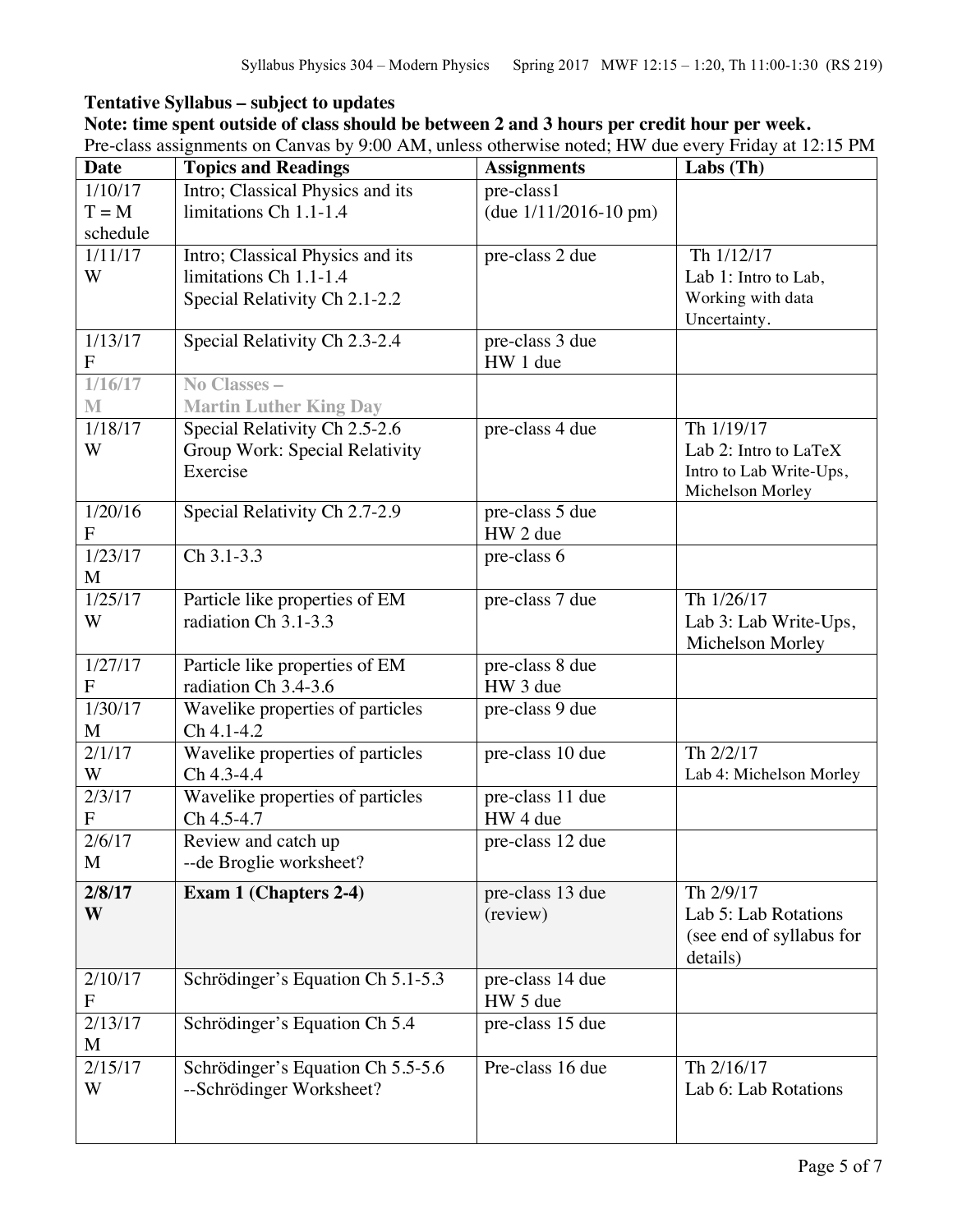| <b>Date</b>               | <b>Topics and Readings</b>                            | <b>Assignments</b>                    | Labs $(Th)$                         |
|---------------------------|-------------------------------------------------------|---------------------------------------|-------------------------------------|
| 2/17/17<br>$\mathbf F$    | Rutherford-Bohr Model Ch 6.1-6.3                      | pre-class 17 due<br>HW 6 due          |                                     |
| 2/20/17<br>M              | Rutherford-Bohr Model Ch 6.4-6.6                      | pre-class 18 due                      |                                     |
| 2/22/17<br>W              | Rutherford-Bohr Model Ch 6.6-6.8                      | pre-class 19 due                      | Th 2/23/17                          |
| 2/24/17                   | Hydrogen atom Ch 7.1-7.3                              | pre-class 20 due                      | Lab 7: Lab Rotations                |
| F                         |                                                       | HW 7 due                              |                                     |
| 2/27/17<br>M              | Hydrogen atom Ch 7.4-7.5                              | pre-class 21 due                      |                                     |
| 3/1/17<br>W               | Hydrogen atom Ch 7.6-7.9                              | pre-class 22 due                      | Th 3/2/17<br>Lab 8: Lab Rotations   |
| 3/3/17<br>$\overline{F}$  | Exam 2 (Ch 5-7)                                       | pre-class 23 due (review)<br>HW 8 due |                                     |
| $3/6 - 10/17$             | <b>No Classes - Spring Break</b>                      |                                       |                                     |
| 3/13/17<br>M              | Many-electron atoms Ch 8.1-3<br>(Mid semester grades) | pre-class 24 due                      |                                     |
| $\frac{3}{15/17}$         | Many-electron atoms Ch 8.4-5                          | pre-class 25 due                      | Th 3/16/17                          |
| W                         | mid semester grades distributed                       |                                       | Lab 9: Lab Rotations                |
| 3/17/17<br>$\overline{F}$ | Many-electron atoms Ch 8.6-7; 9.1                     | pre-class 26 due<br>HW 9 due          |                                     |
| 3/20/17<br>M              | Molecular Structure Ch 9.2-9.3                        | pre-class 27 due                      |                                     |
| 3/22/17<br>W              | Molecular Structure Ch 9.4-9.6                        | pre-class 28 due<br>HW 10 due         | Th 3/23/17<br>Lab 10: Lab Rotations |
| 3/24/17<br>$\overline{F}$ | Statistical physics Ch 10.1-10.3                      | pre-class 29 due                      |                                     |
| 3/27/17<br>M              | Statistical physics Ch 10.4-10.7                      | pre-class 30 due<br>HW 11 due         |                                     |
| 3/29/17<br>W              | <b>Exam 3 (Ch 8-10)</b>                               | pre-class 31 due                      | Th 3/30/17<br>Lab 11: Lab Rotations |
| 3/31/17<br>F              | Solid State Ch 11.1-11.4.4                            | pre-class 32 due                      |                                     |
| 4/3/17<br>M               | Solid State Ch 11.4-11.8                              | pre-class 33 due<br>HW 12 due         |                                     |
| 4/5/17                    | Nuclear structure and radioactivity                   | pre-class 34 due                      | Th 4/6/17                           |
| W                         | Ch 12.1-12.5                                          |                                       | Lab 12: Lab Rotations               |
| 4/7/16<br>F               | Nuclear structure and radioactivity<br>Ch 12.6-12.9   | pre-class 35 due                      |                                     |
| 4/10/17                   | Nuclear structure and radioactivity                   | pre-class 36 due                      |                                     |
| M                         | Ch 12.6-12.10                                         | HW 13 due                             |                                     |
| 4/12/17<br>W              | Elementary Particles Ch 14.1-3                        | pre-class 37 due                      |                                     |
| $4/13 - 4/17$             | <b>No Classes - Easter Recess</b>                     |                                       | Th 4/20/17<br>Lab 13: Lab Rotations |